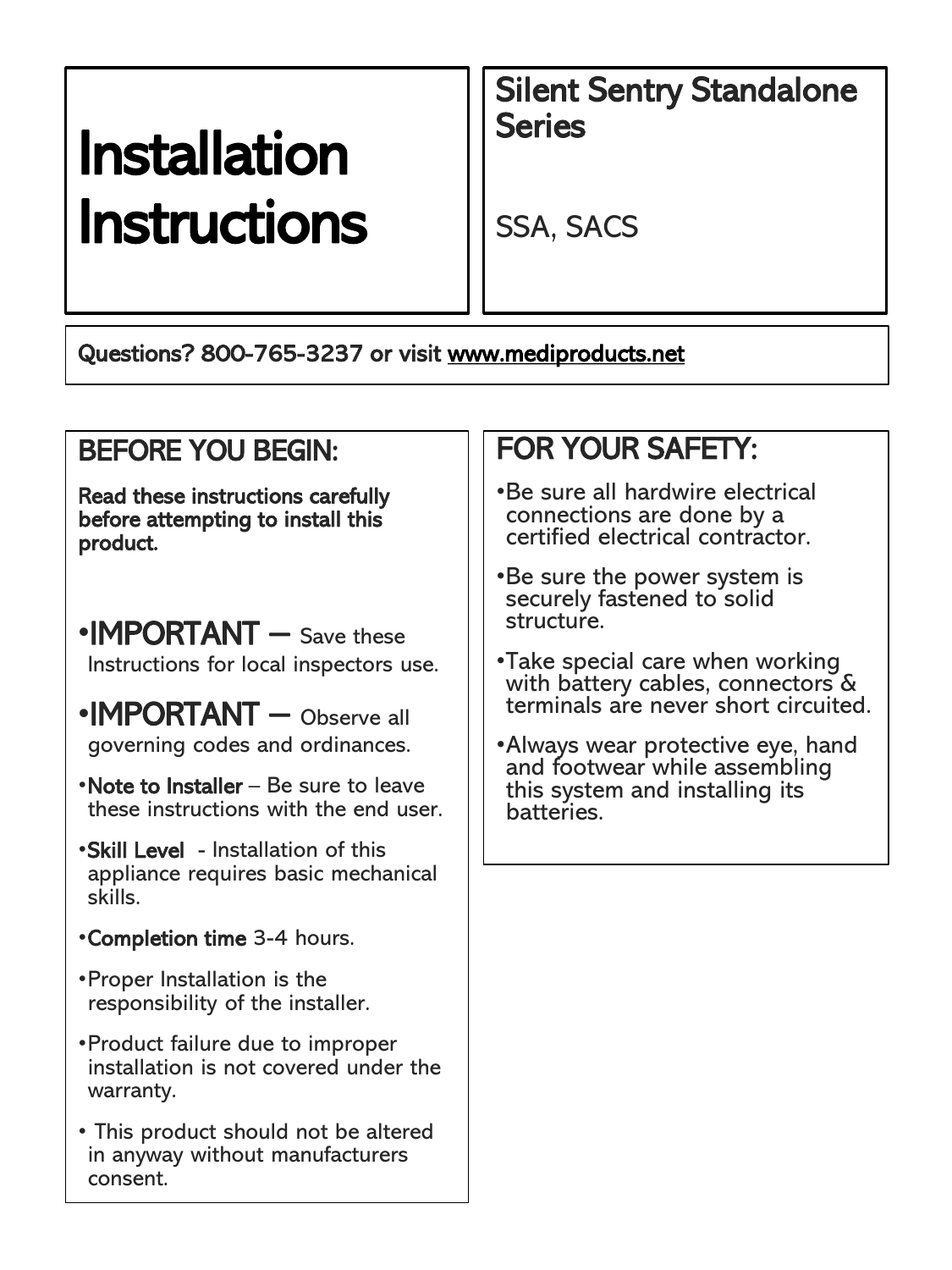## Prepare to for the Installation

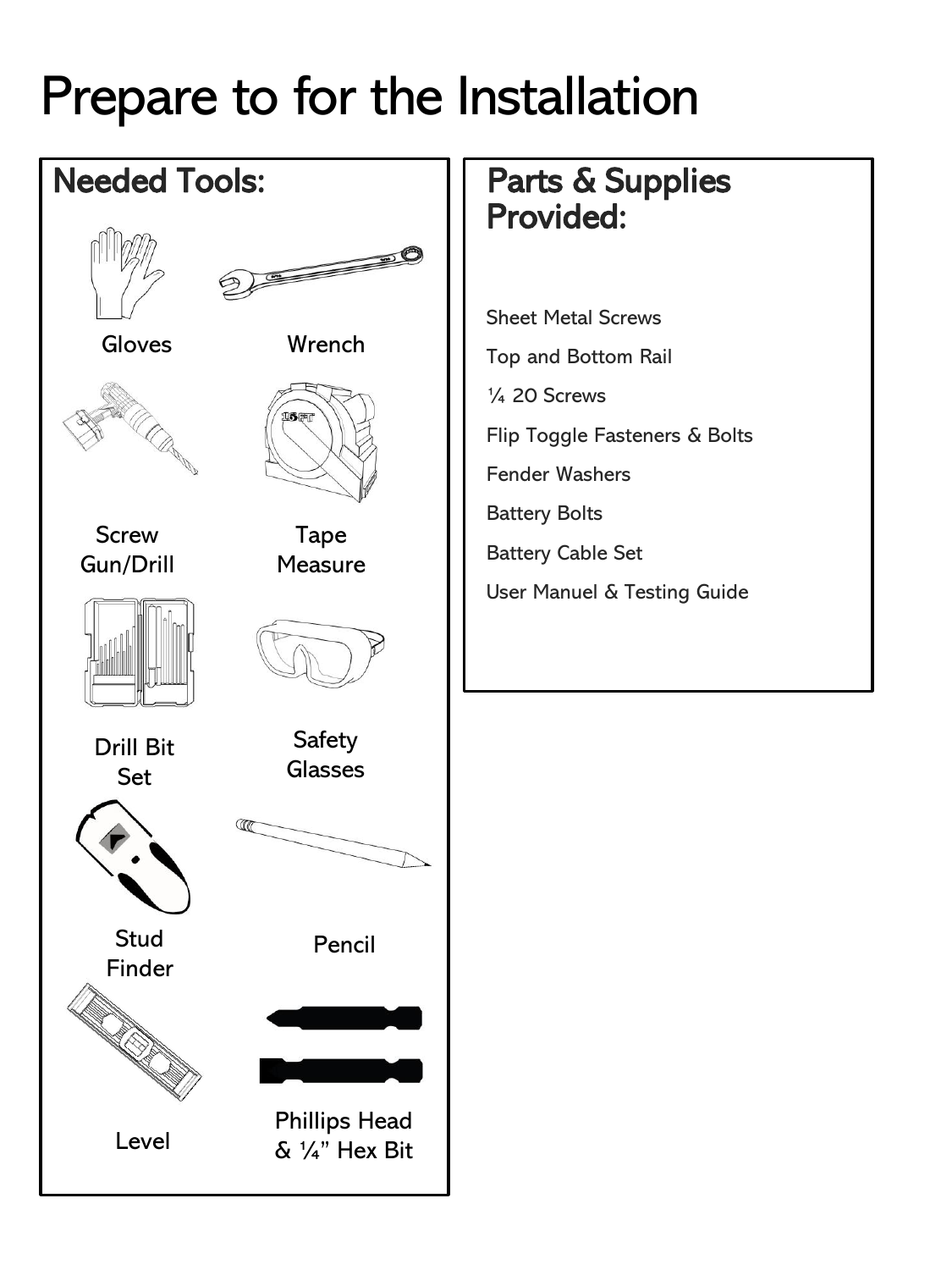# Pre-Installation:

## PRE-INSTALLATION STEPS:

## 1) Prepare your Wall:

Identify the area on the wall where you will be mounting the silent sentry system.

Check all measurements to ensure there will be no obstructions. You will need a space that is minimum 18 1/4" wide and 10" clearance away from the wall.

The necessary height requirement varies with each model, check your unit's spec sheet for this information.



The space directly in front of the unit will need to be accessible to remove the unit's access panel covers and for future servicing.

Locate and mark the wall studs directly behind the intended location where the unit will be mounted using a stud finder.



It's important that your unit is fastened to at least 1 sturdy wall stud, preferably 2 if possible.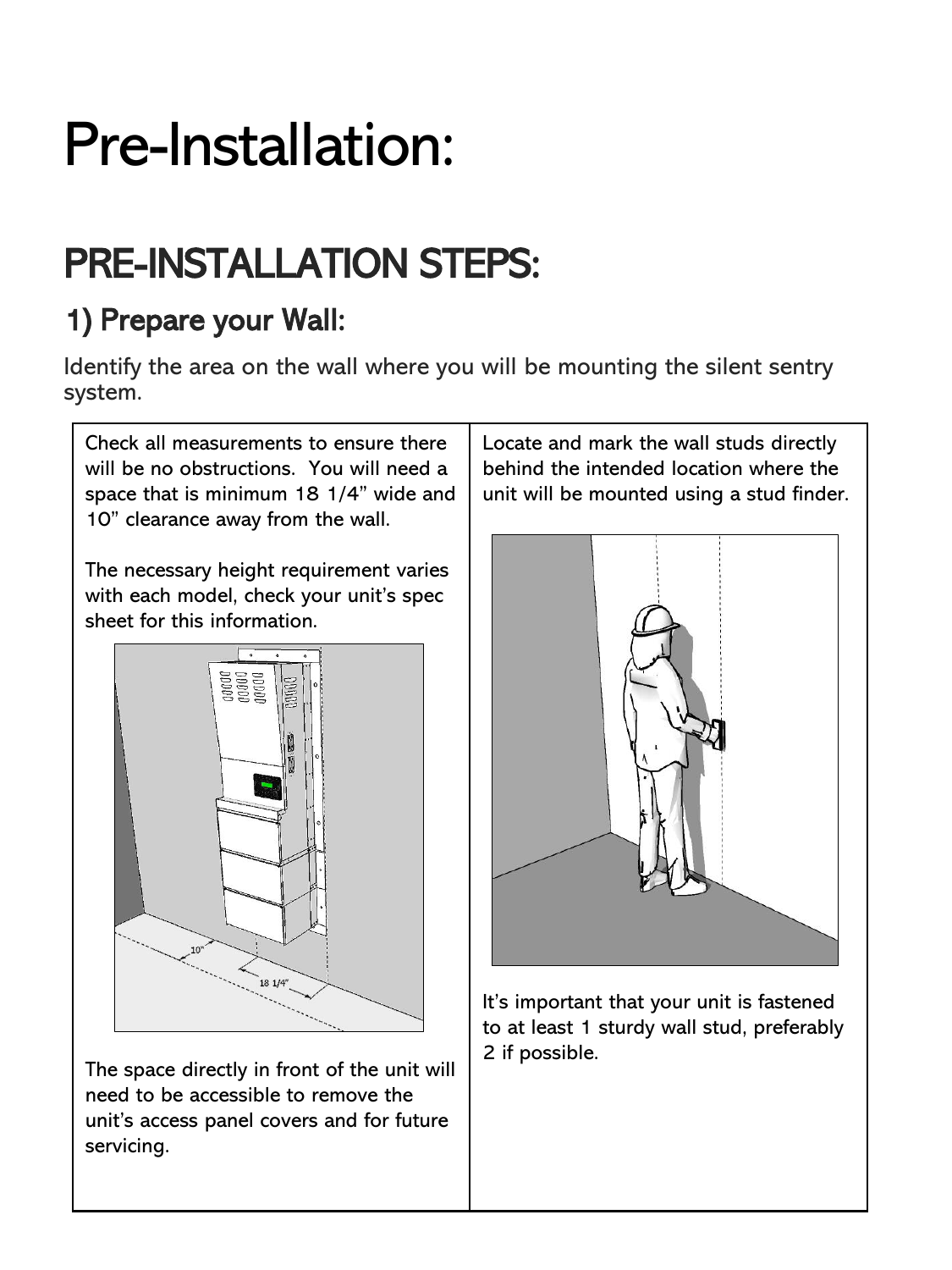## 2) Un-Wrap Unit & Prepare for Mounting

#### Units larger than 1200 Watts (SACS20XX, SACS31XX, SACS40XX, SACS44XX) Only:

a) Unwrap the Battery Box & Upper Cabinet:





Upper Cabinet Empty Battery Box

b) Remove the Battery Box Covers using the ¼" hex driver. Each cover has 2 screws one on each side.



In the top upper battery compartment you will find these installation instructions, users guide and hardware.

Because the covers overlap you will need to remove the top one first.

#### Remove each battery box covers1200-Watt Units (SACS12XX) Only:

Unwrap cabinet and dispose of wrapping material



Have an assistant hold the unit up to the wall and mark each mounting hole. If possible be sure that at least one of the side rails lines up with a wall stud.



Remove the Battery Box Covers using the ¼" hex driver, each cover has 2 screws one on each side.

If the area restricts the possibility of lining up a wall studs with the mounting holes, and drill a 5/16 hole in each compartment thru the rear of the cabinet in a location that lines up with a stud. (in addition to marking each hole on the mounting flange)

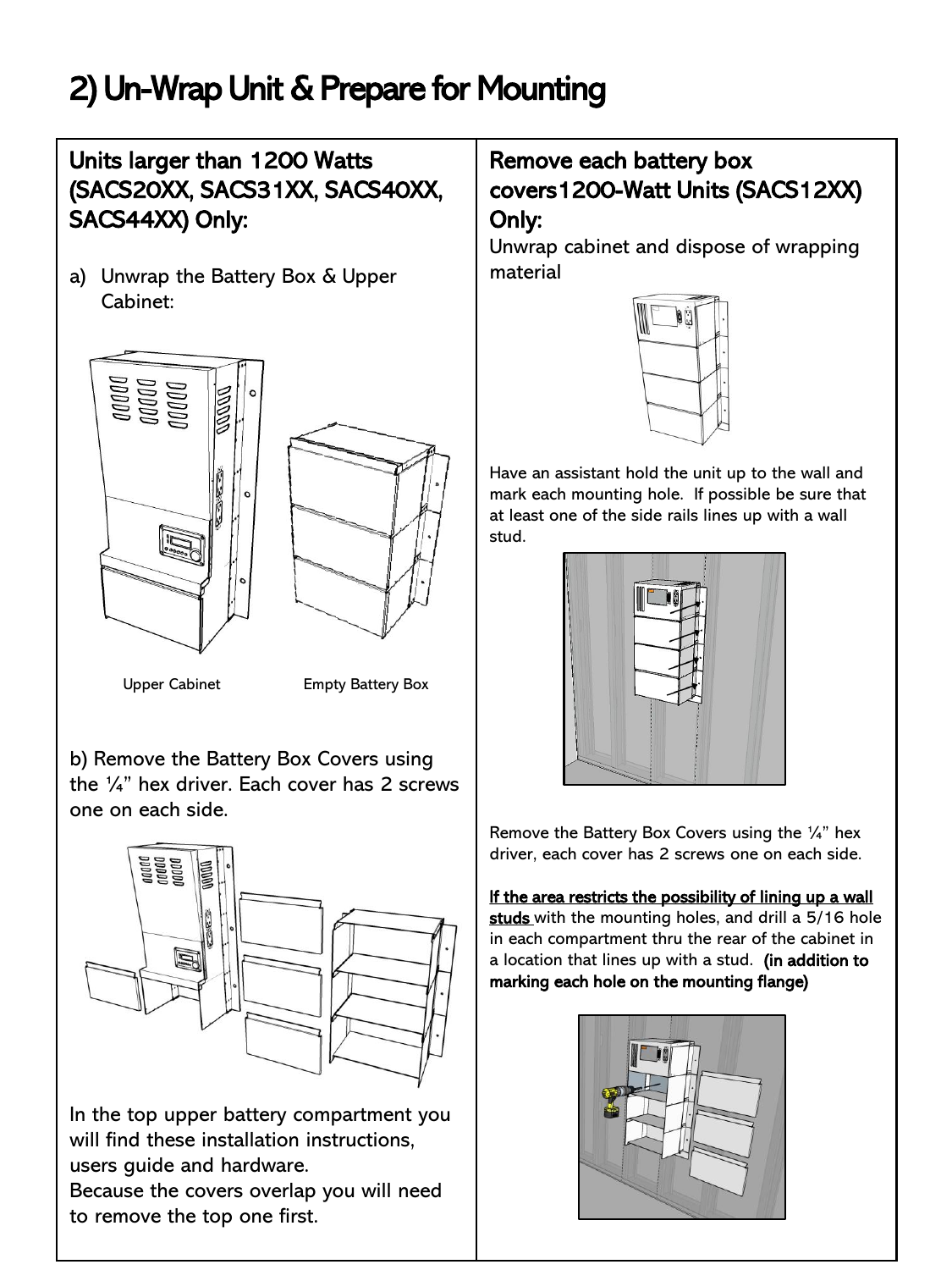## 3) Surface Mounting unit to Wall

#### Units Larger than1200 Watts (SACS20XX, SACS31XX, SACS40XX, SACS44XX) Only:

Hold the battery box up to the wall and mark each mounting hole. If possible be sure that at least one of the side rails is lined up with a wall stud (ideally attach to 2 wall studs whenever possible).



For units with 3 or more batteries' we recommend supporting the units weight on the units feet on the floor as shown:



#### 1200-Watt Units (SACS12XX) Only:

For installations that involve securing to metal studs drill out the marked-out holes using a  $\frac{1}{2}$ " drill bit.



Note: For installations that involve wood studs predrill the marked holes with the appropriate bit for 3/8" lag bolts.

Install the provided wall fasteners into thru the ½" holes securing the backing plate to the metal stud as shown:

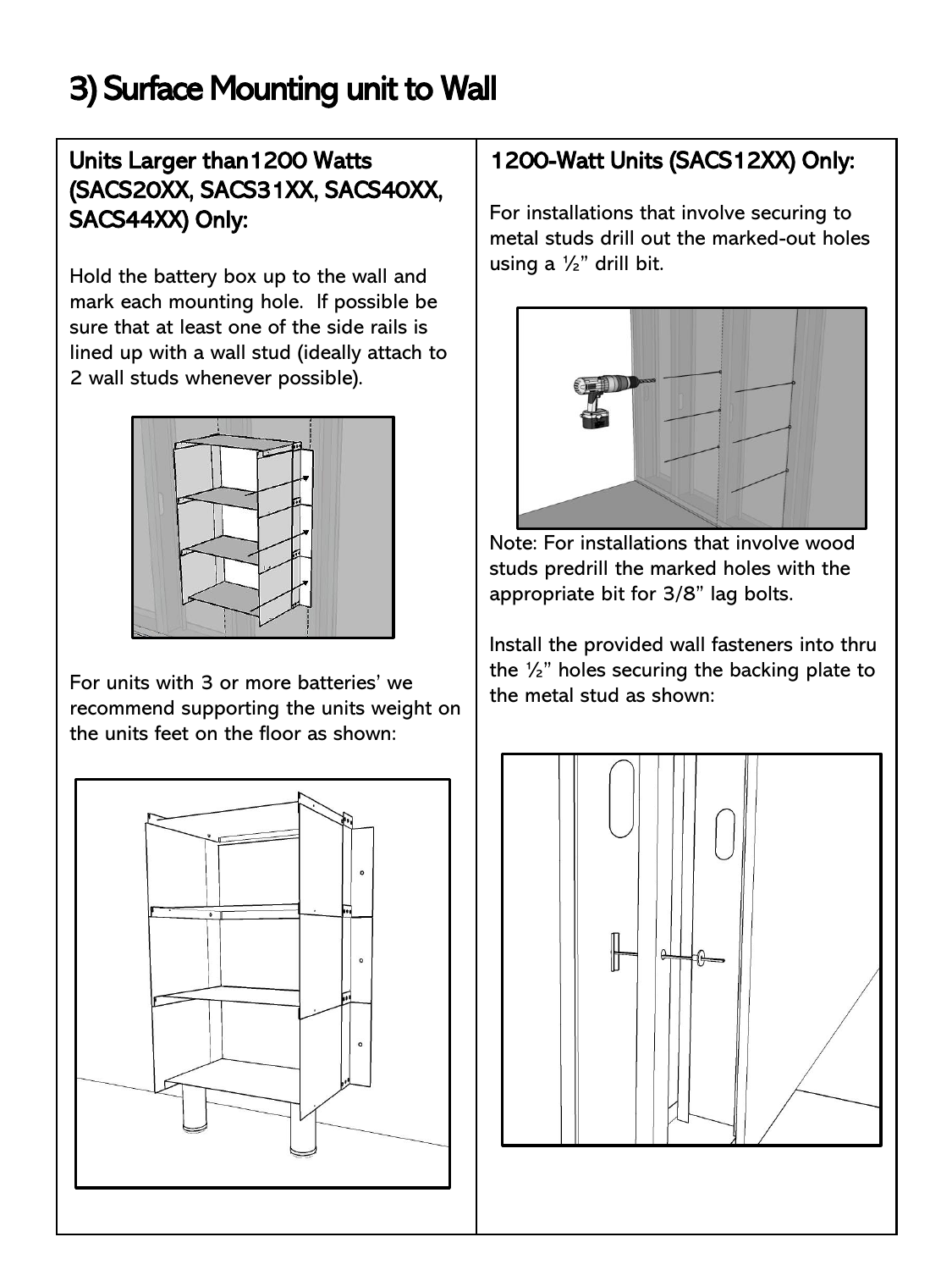## 4) Surface Mounting unit to Wall

#### Units Larger than1200 Watts (SACS20XX, SACS31XX, SACS40XX, SACS44XX) Only:

#### Note:

If the area restricts the possibility of lining up the wall studs with the mounting flanges, remove each battery box cover and drill a 5/16" hole in each compartment thru the rear of the cabinet in a location that lines up with a stud. (in addition to marking each hole on the mounting flanges)



For installations that involve securing to metal studs drill out the marked-out holes using a  $\frac{1}{2}$  inch drill bit.



#### 1200-Watt Units (SACS12XX) Only:

Here are the instructions for using a toggle wall fastener.

When fastening to the metal stud, it is important that the toggle plate be positioned horizontal and that your hole is positioned in the center of the stud.

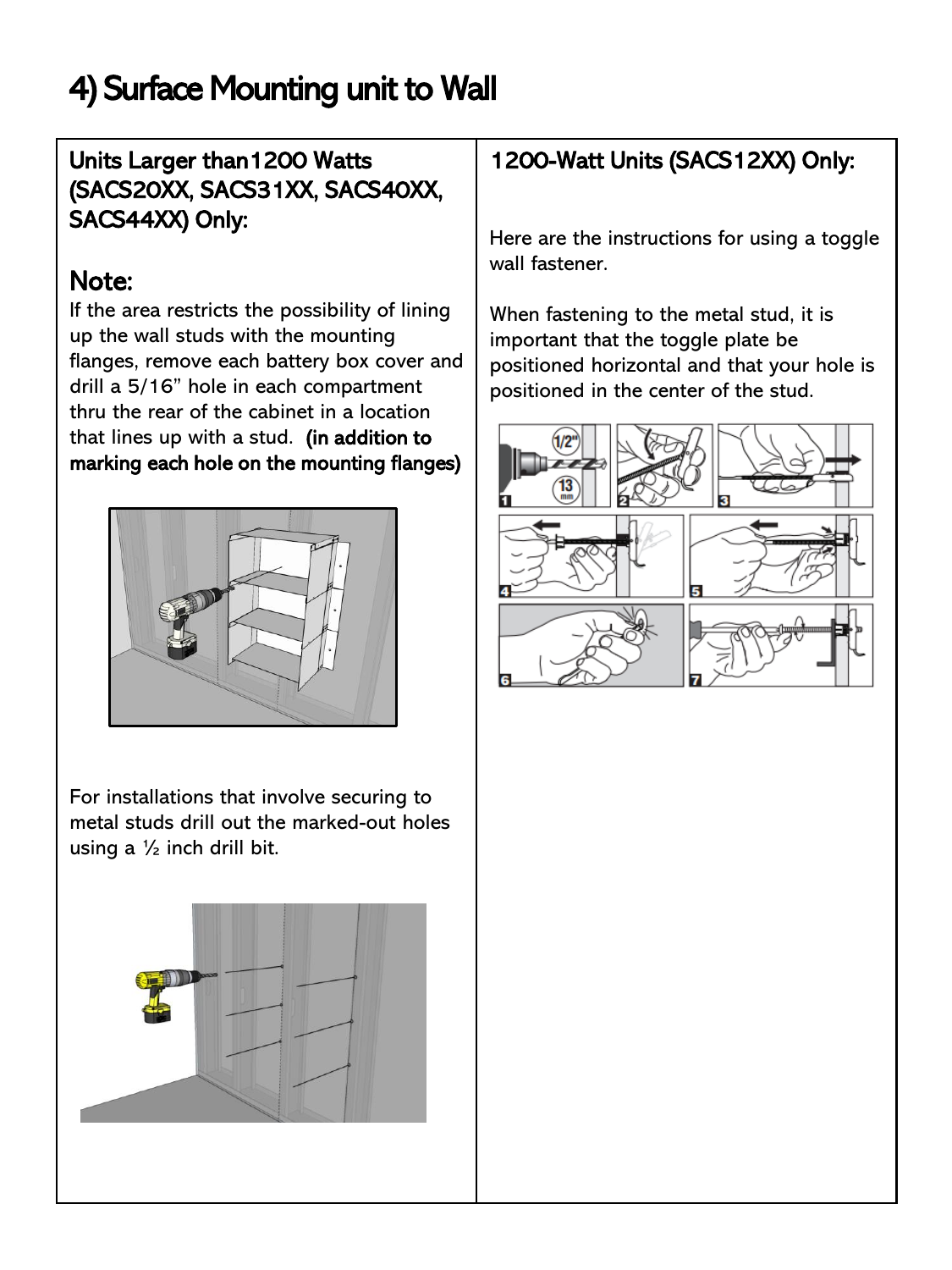## 5) Mounting & Securing the Cabinet

#### Units Larger than1200 Watts (SACS20XX, SACS31XX, SACS40XX, SACS44XX) Only:

Note: For installations that involve wood studs, predrill the marked holes with the appropriate bit for 3/8" lag bolts.

Install the provided wall fasteners thru the  $\frac{1}{2}$ " holes securing the toggle nut plate to the metal stud as shown:



When fastening to the metal stud, it is important that the toggle plate be positioned horizontal and that your hole is positioned in the center of the stud.



#### 1200-Watt Units (SACS12XX) Only:

Once the wall fasteners are all in-place, secure the cabinet to the wall using the  $\frac{1}{4}$ - 20 anchor bolts:



Once the battery cabinet is securely fastened to the wall, cut the two tie wraps that hold the "nut rings" attached to the battery lugs as shown:



Then push the terminals upward allowing the top battery to slide into the upper compartment. Proceed to Installing the Batteries on page 11.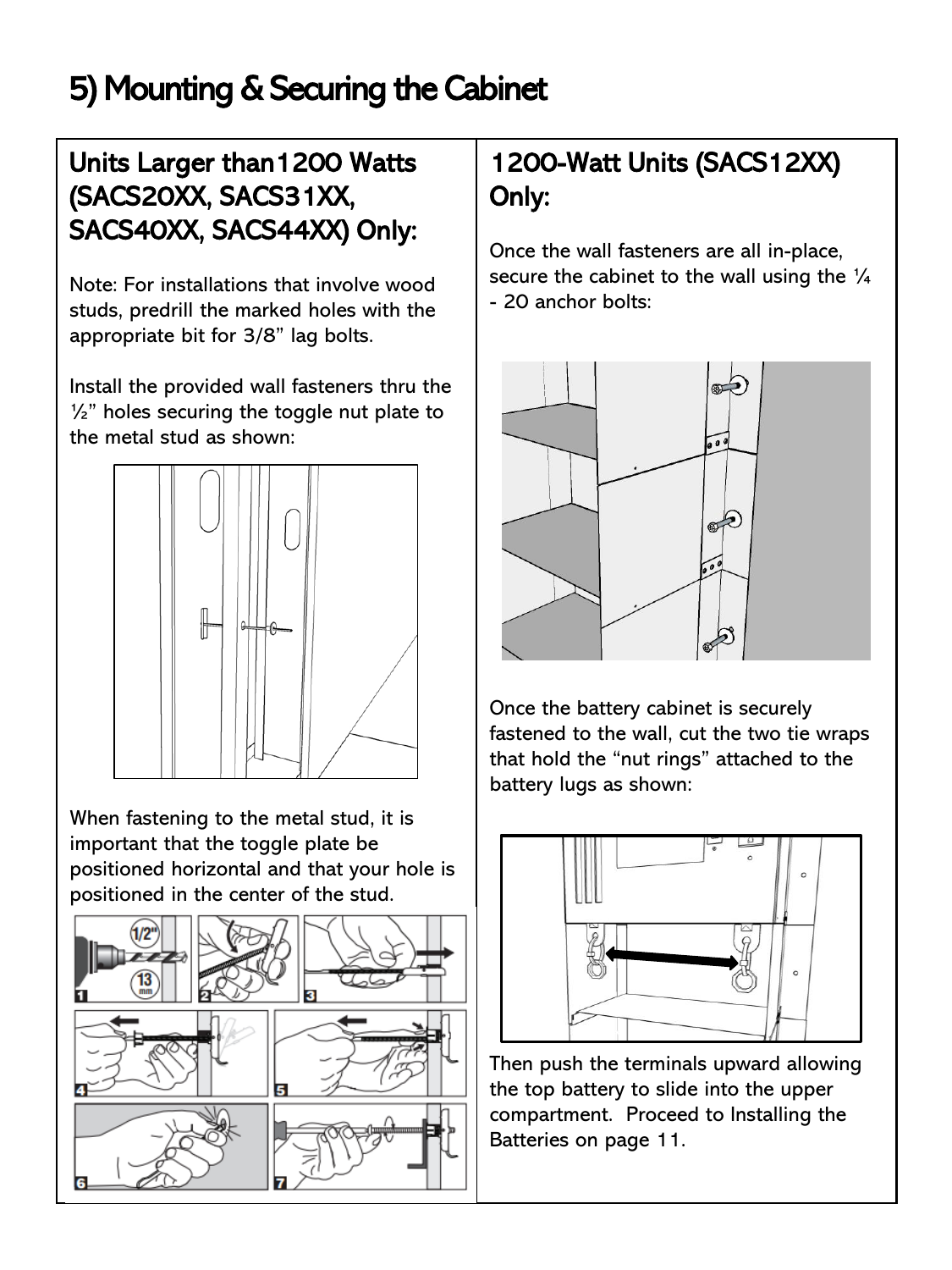## 6) Mounting & Securing the Cabinet

#### 5) Units Larger than1200 Watts (SACS20XX, SACS31XX, SACS40XX, SACS44XX) Only:

Once the wall fasteners are all in-place, secure the cabinet to the wall using the 1/4 -20 anchor bolts with the fender washers:



Once the battery cabinet is securely fastened place the upper cabinet onto the lower cabinet. The upper cabinet will be supported with the temporary wooden installation support.



1200-Watt Units (SACS12XX) Only: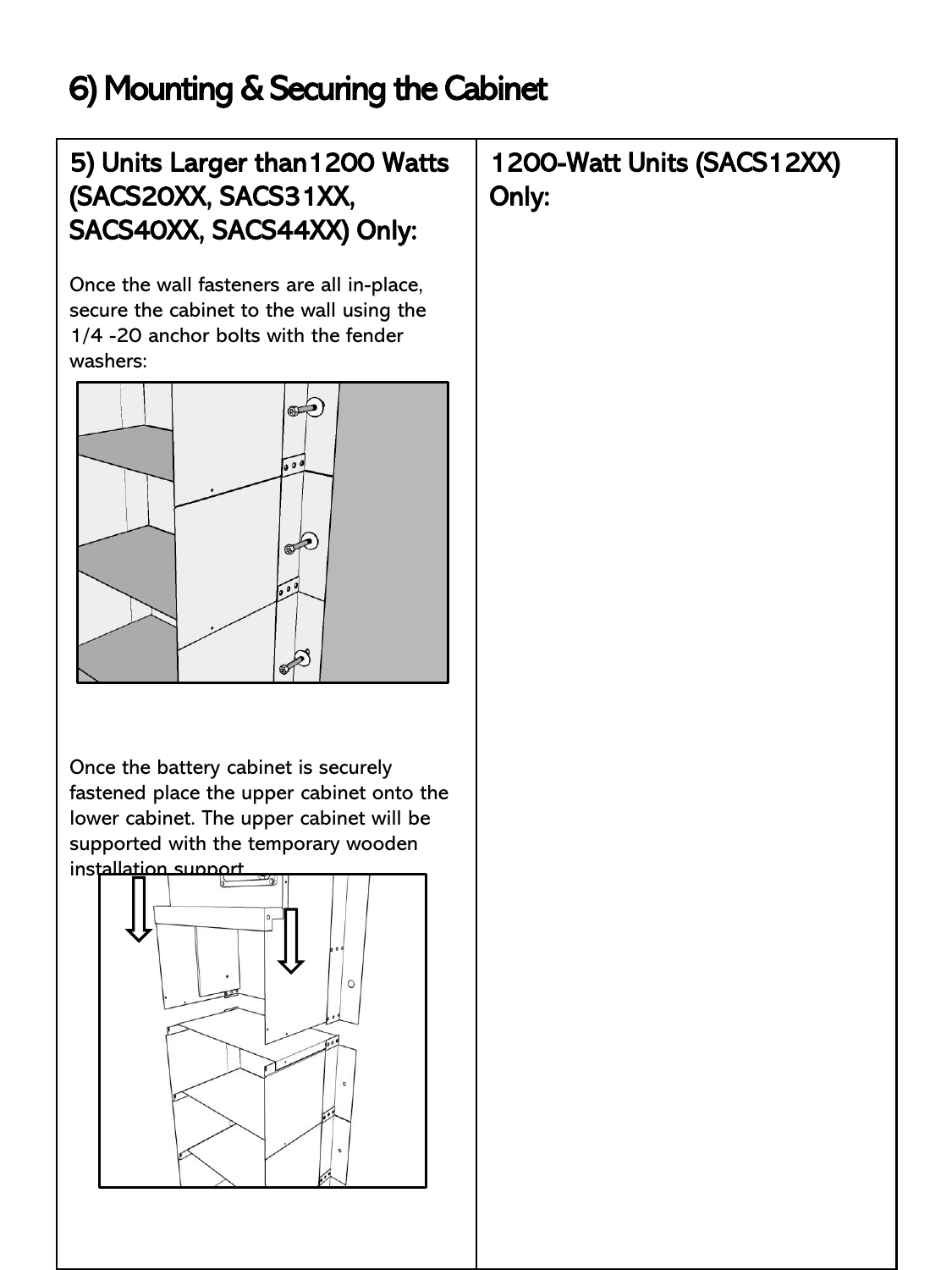## 7) Installing the Upper Cabinet

#### Units Larger than1200 Watts (SACS20XX, SACS31XX, SACS40XX, SACS44XX) Only:

The upper cabinet shell should surround the outside of the top battery box shelf but be positioned behind the top ear of the side angle bracket as shown:



Install the top angle bracket to the upper cabinet.

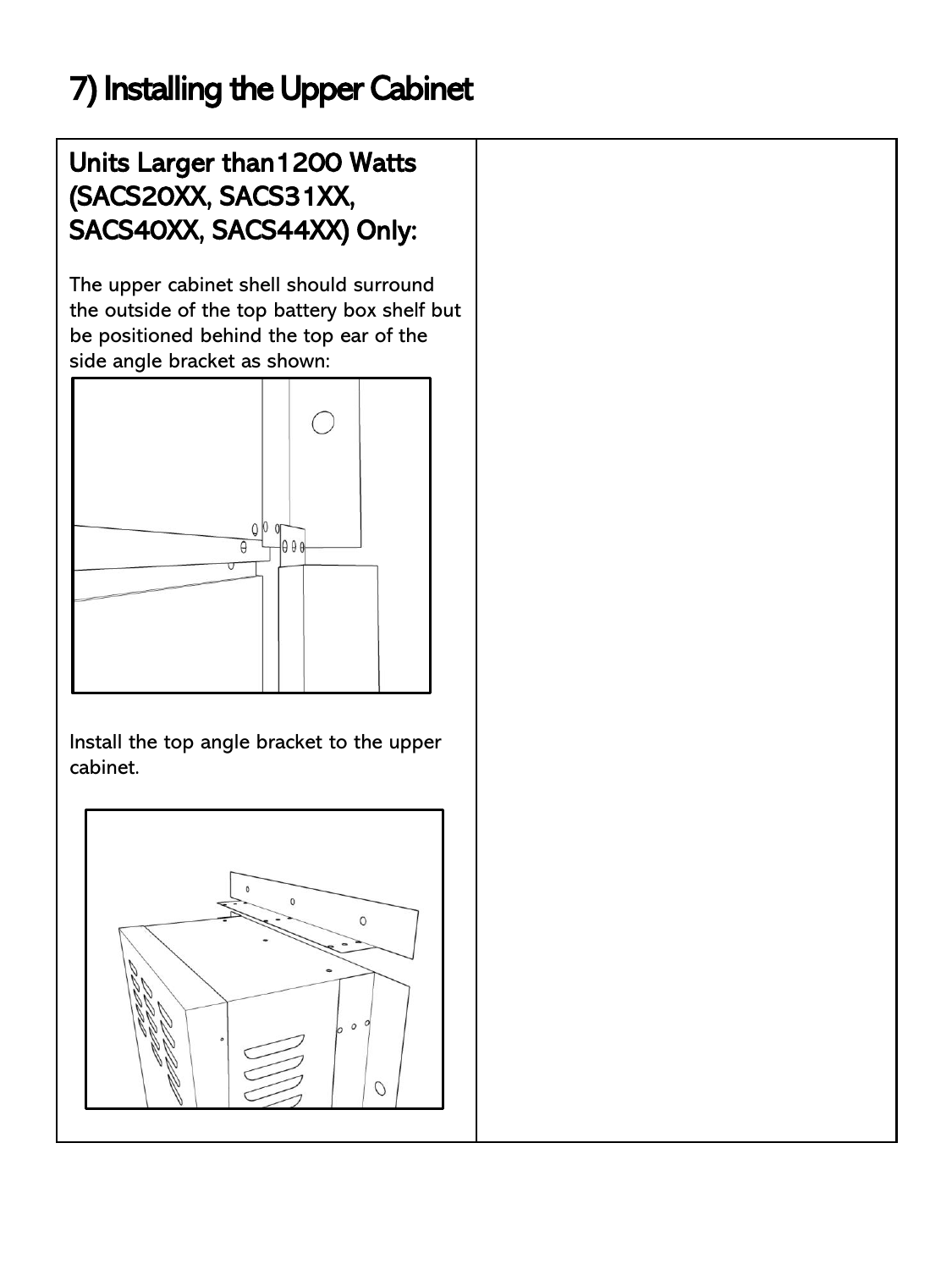## 8) Fasten the Top Cabinet

#### Units Larger than1200 Watts (SACS20XX, SACS31XX, SACS40XX, SACS44XX) Only:

Mark the wall where the 6 mounting holes are located along each sides of the upper cabinet mounting angles, and the 3 holes along the top mounting angle.



Remove the top cabinet, set it aside while you drill each of the 9 marked holes with a ½" drill bits.



Install the wall toggle fasteners in each  $\frac{1}{2}$ " hole securing them to the metal studs.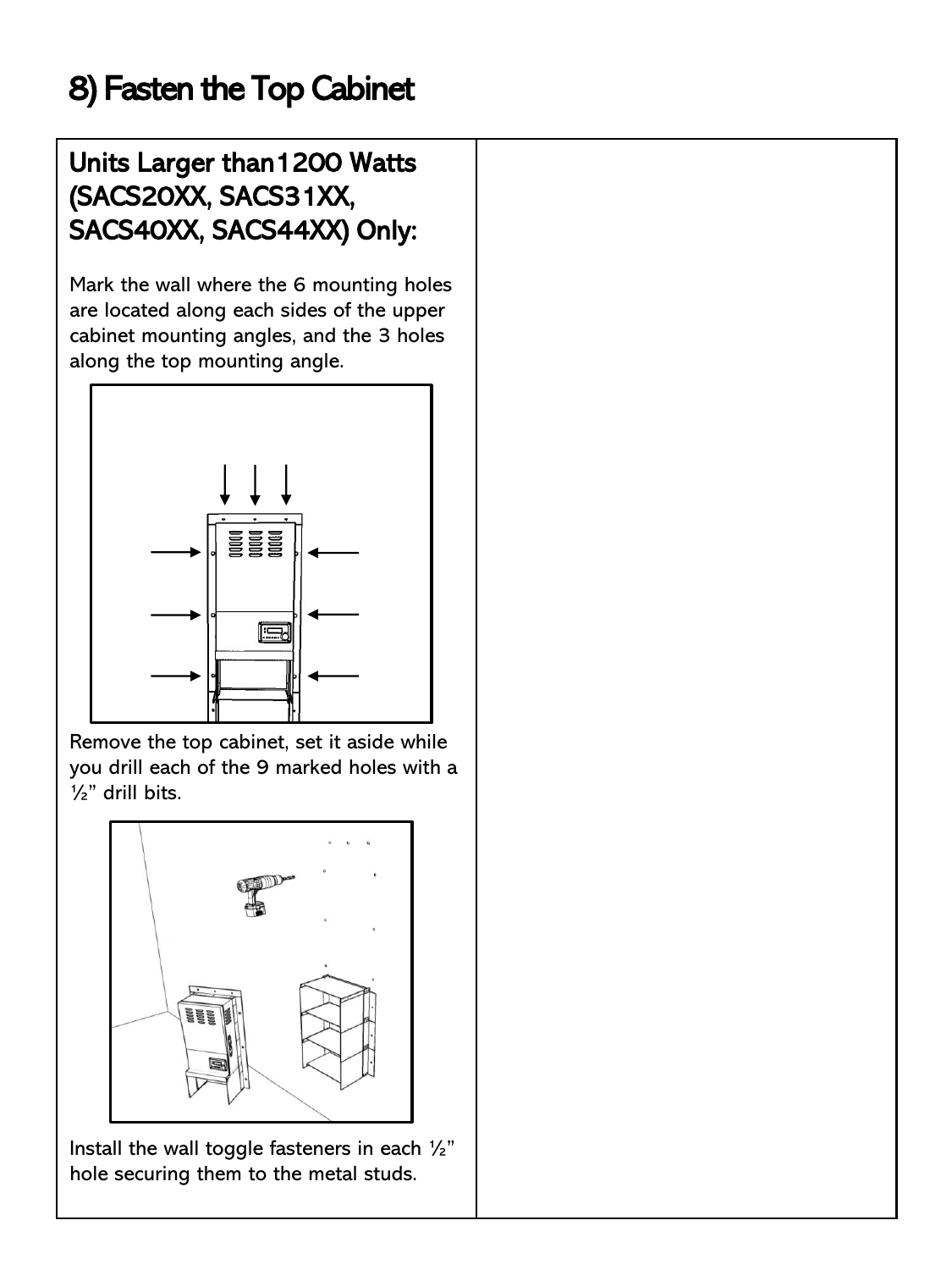## 9) Figure Upper Cabinet :

#### 5) Units Larger than1200 Watts (SACS20XX, SACS31XX, SACS40XX, SACS44XX)

Re-Position the Upper cabinet onto the lower cabinet.



Install the 2 ¼-20 Philips pan head bolts and 2 # 8 self drilling sheet metal screws on each side of the cabinet securing the upper lower cabinet to the lower cabinet.

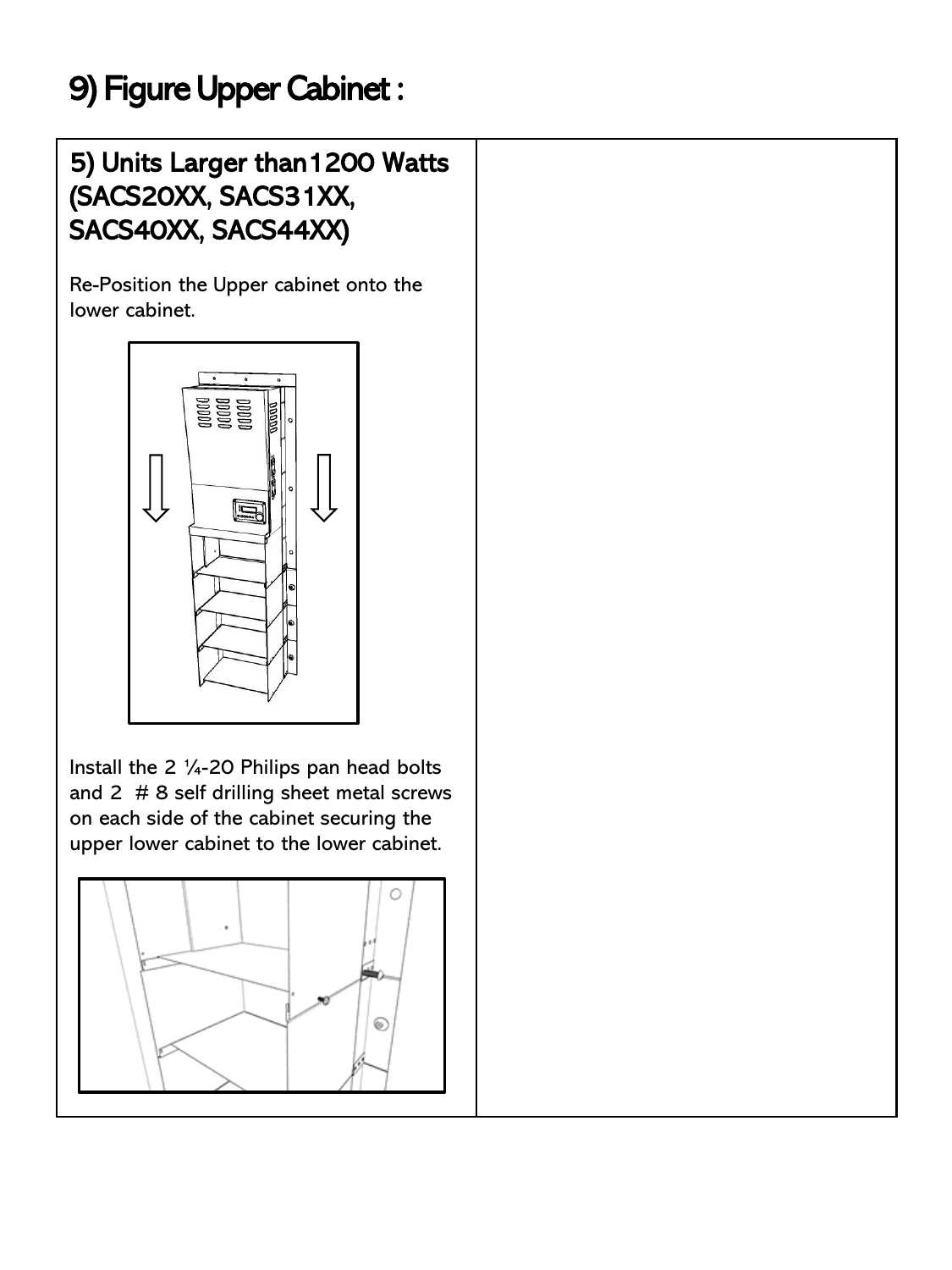## 10 Complete Cabinet Installation:

#### Units Larger than1200 Watts (SACS20XX, SACS31XX, SACS40XX, SACS44XX) Only:

Finish securing the upper cabinet to the wall using the 9 3/8" anchor bolts,



If Necessary: Also mark out the bottom rail. This is only necessary if the unit is mounted high enough that the bottom edge is visible. In order to do so you will need to drill 1/8" holes and use the self driller screws to fasten it to the bottom battery shelf.

Remove and discard the Installation Blocks.



Now that the full cabinet is secured in place, it is now time to install the batteries.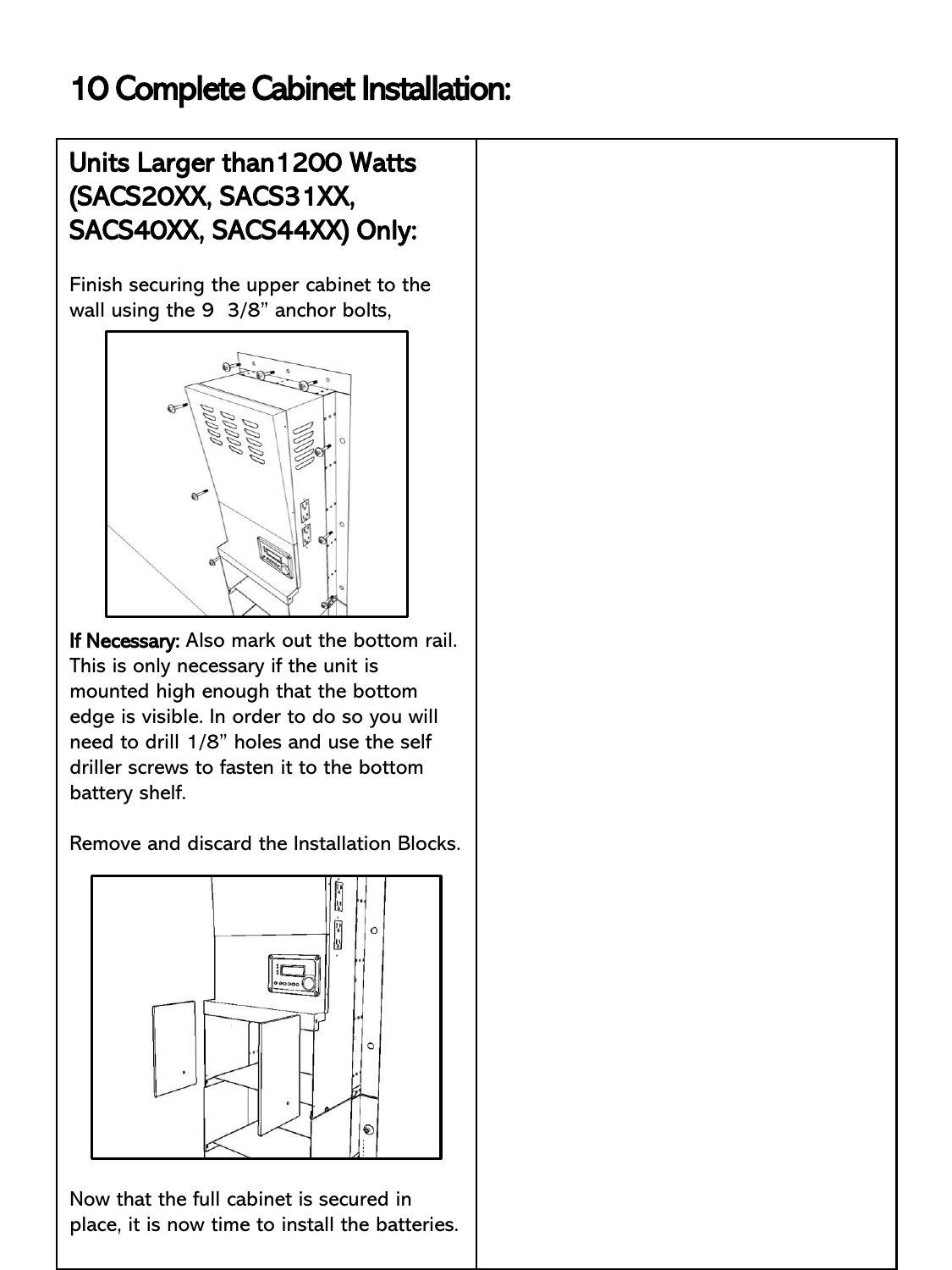## 11) Battery Installation:

## Installing batteries:

IMPORTANT: If your system is a 1200 or 2000 watt system, be sure that the inverter is switched over to "Line / Charge Only" while hooking up the batteries.

Also be sure the unit remains unplugged prior to installing batteries.

For 24 & 48 Volt units be sure to turn the red DC connection switch or Off prior to making any battery connections.



Unpackage each battery and slide them into each compartment with the terminals facing outward and the positive terminal on the right side.

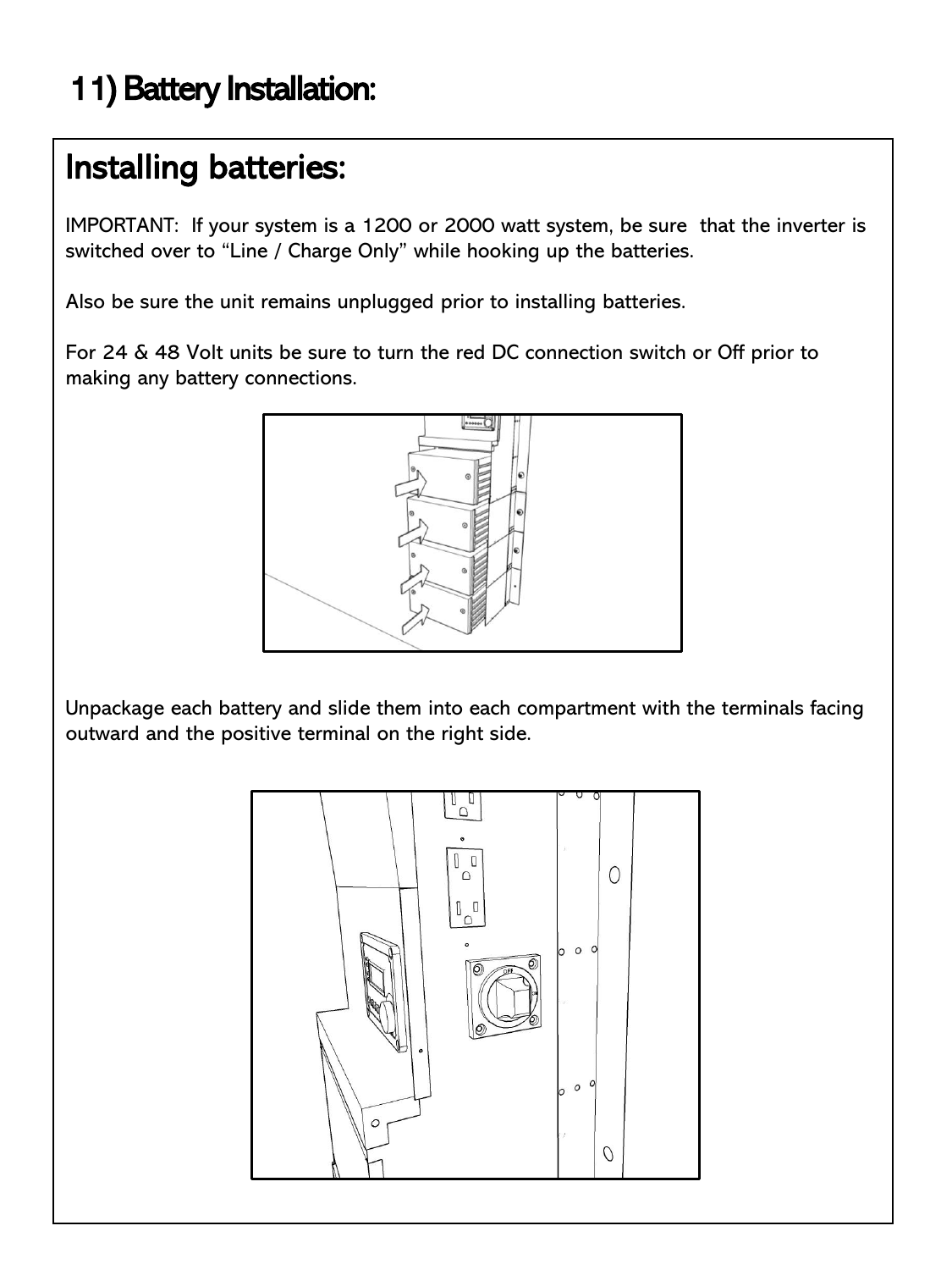## 11) Battery Installation:

Note: You may experience a small arch while making the connecting the inverter cables:



It is important that you install your battery cables correctly,1200, 2000, and 3100-watt systems use a 12 volt configuration, 4000 watt systems use a 24 volt configuration and 4400 watt units use a 48 volt configuration.

Refer to following page to ensure that you install the batteries correctly:

#### **Battery Cable Configurations:**







12 Volt 24 Volt 48 Volt